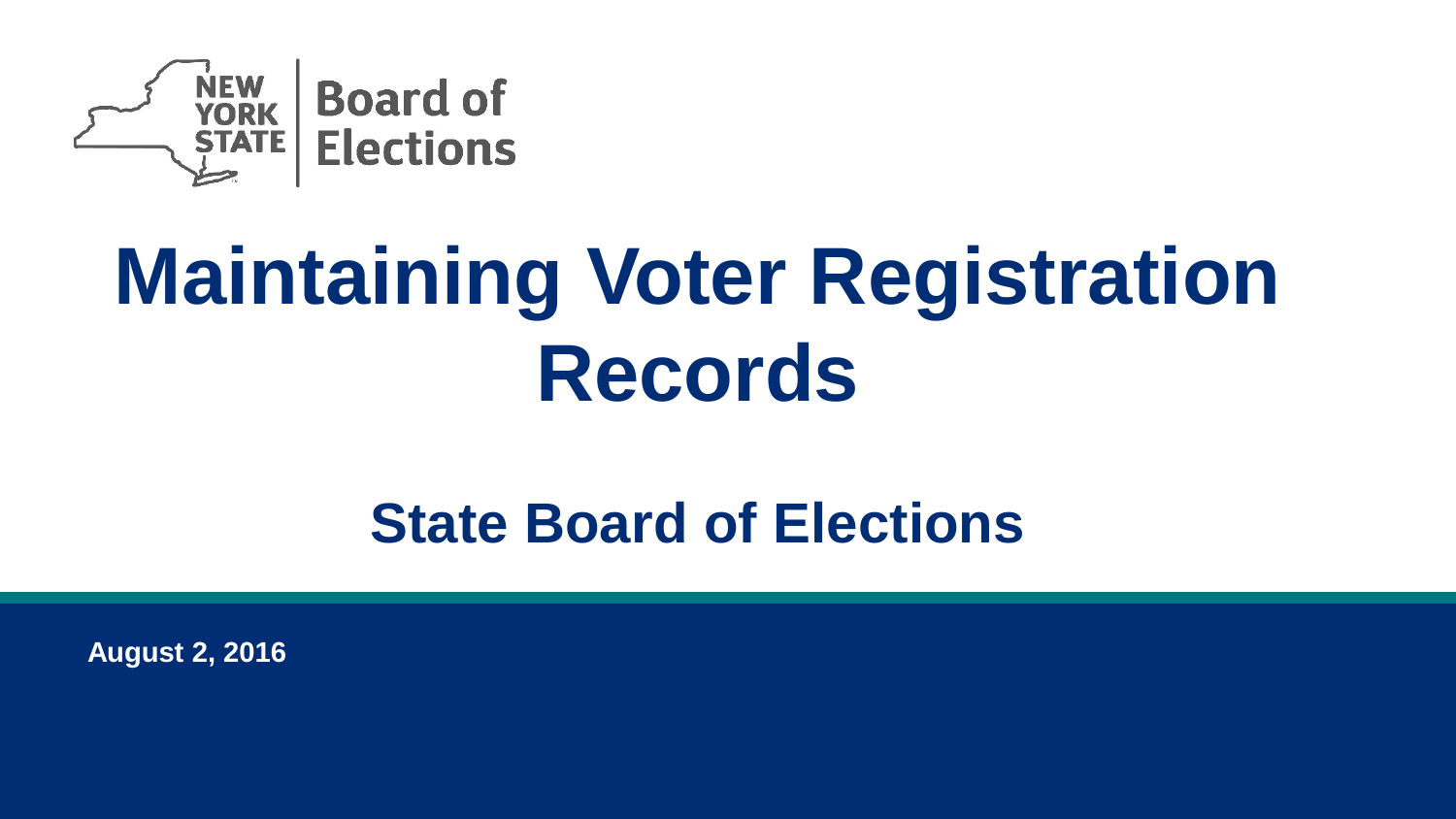**August 2, 2016 2**

## **Importance of Accurate Voter Records**

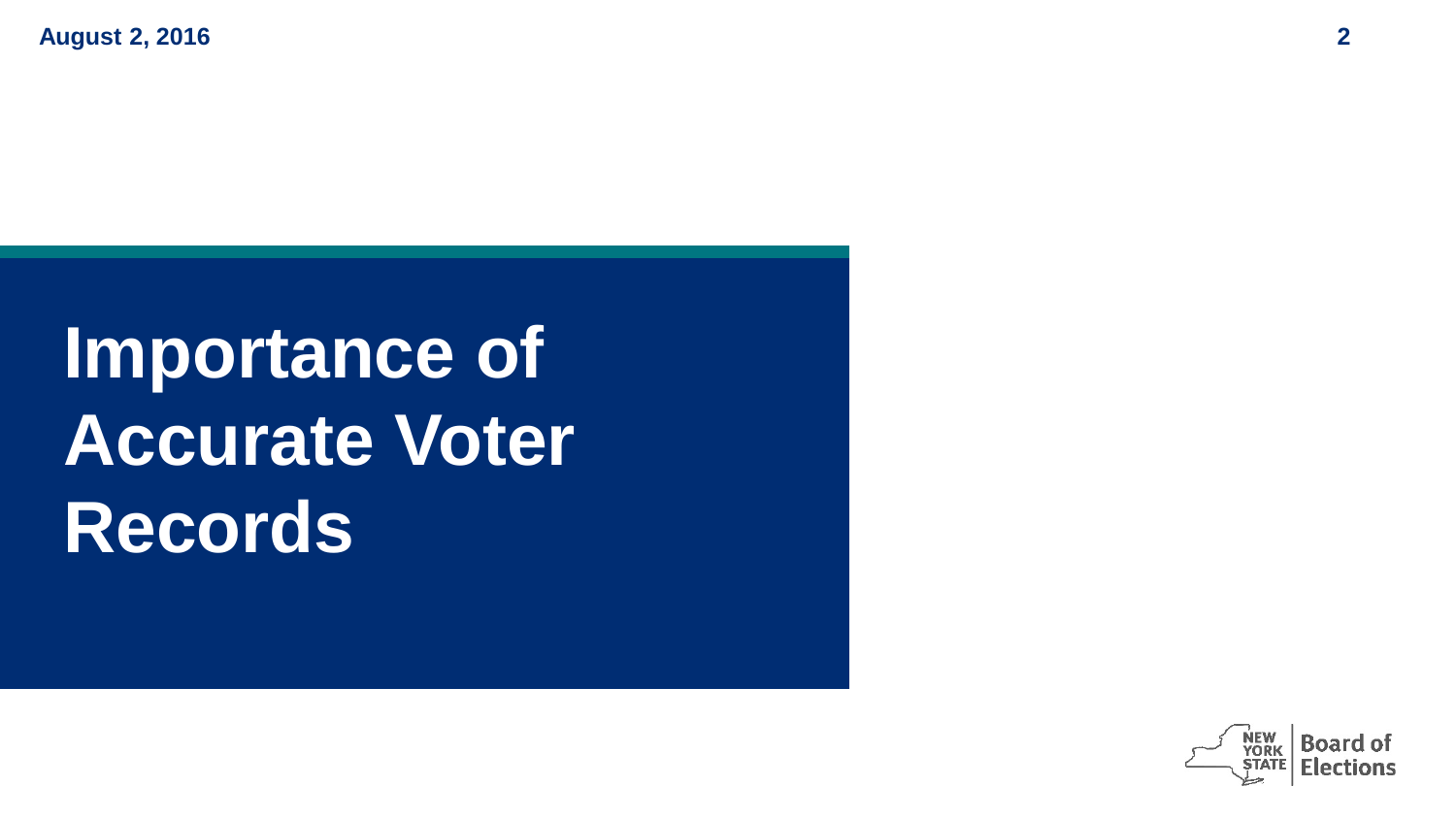#### **Importance of Accurate Voter Records**

 The **Help America Vote Act (HAVA)** requires that election officials perform computerized list maintenance in order to remove duplicate names and the names of ineligible voters in coordination with State death and felony record databases.

 The **National Voter Registration Act (NVRA)** contains certain requirements regarding the removal of names from official voter rolls. It requires States to conduct a program that removes individuals from voting registration lists who have died or changed residence. These requirements include the notification of individuals prior to their removal from the list.

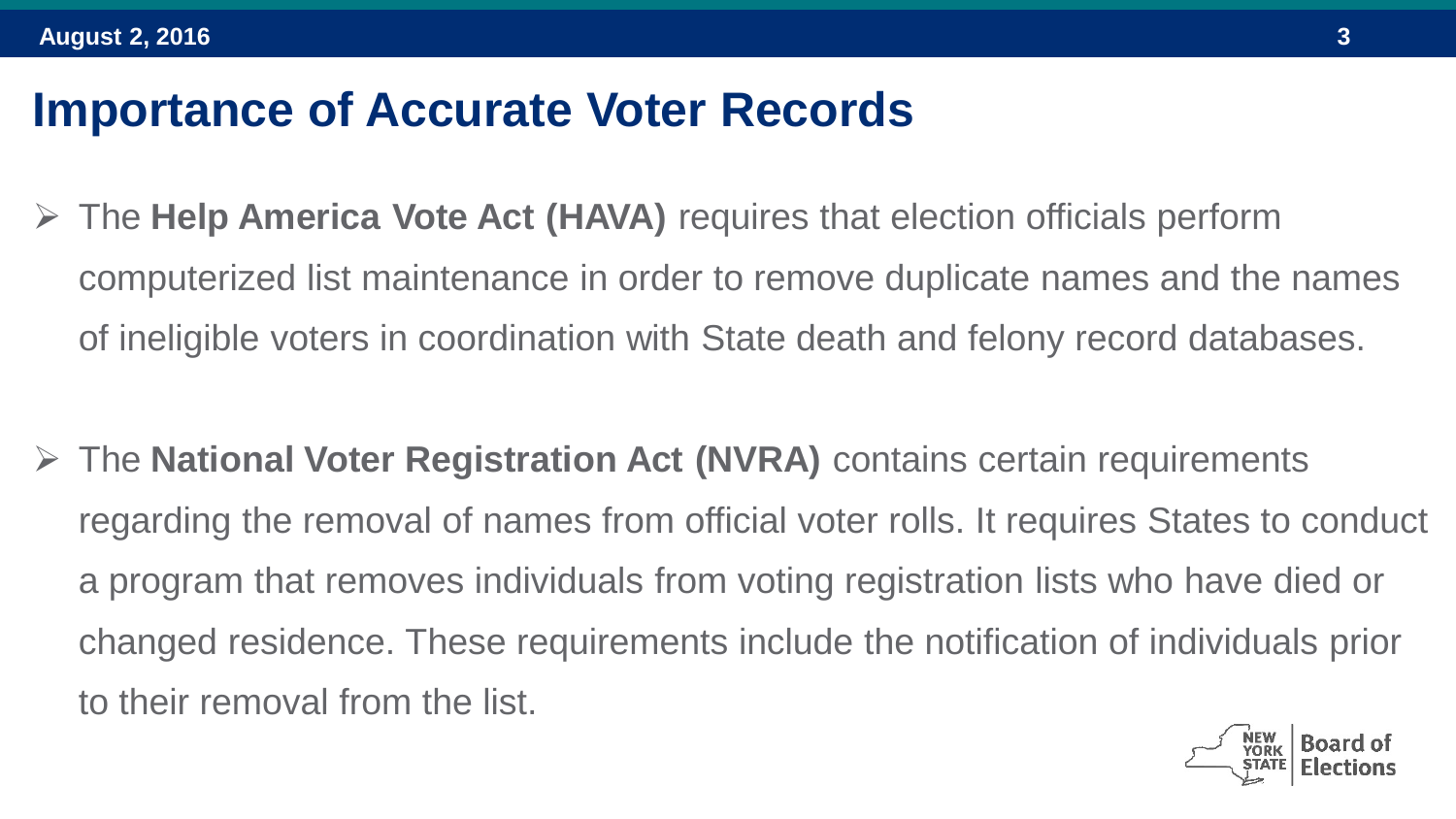#### **Importance of Accurate Voter Records**

- The **Presidential Commission on Election Administration** report found that errors in voter records:
	- $\triangleright$  Contribute to congestion and lines on Election Day. Voters whose information is missing from the rolls or incorrectly entered require the time and attention of officials. This delays the movement of other voters through the polling place.
	- $\triangleright$  Lead to increased numbers of provisional ballots. Such errors include transcription and data entry problems that lead to misspelling of voters' names, addresses and identifying information.



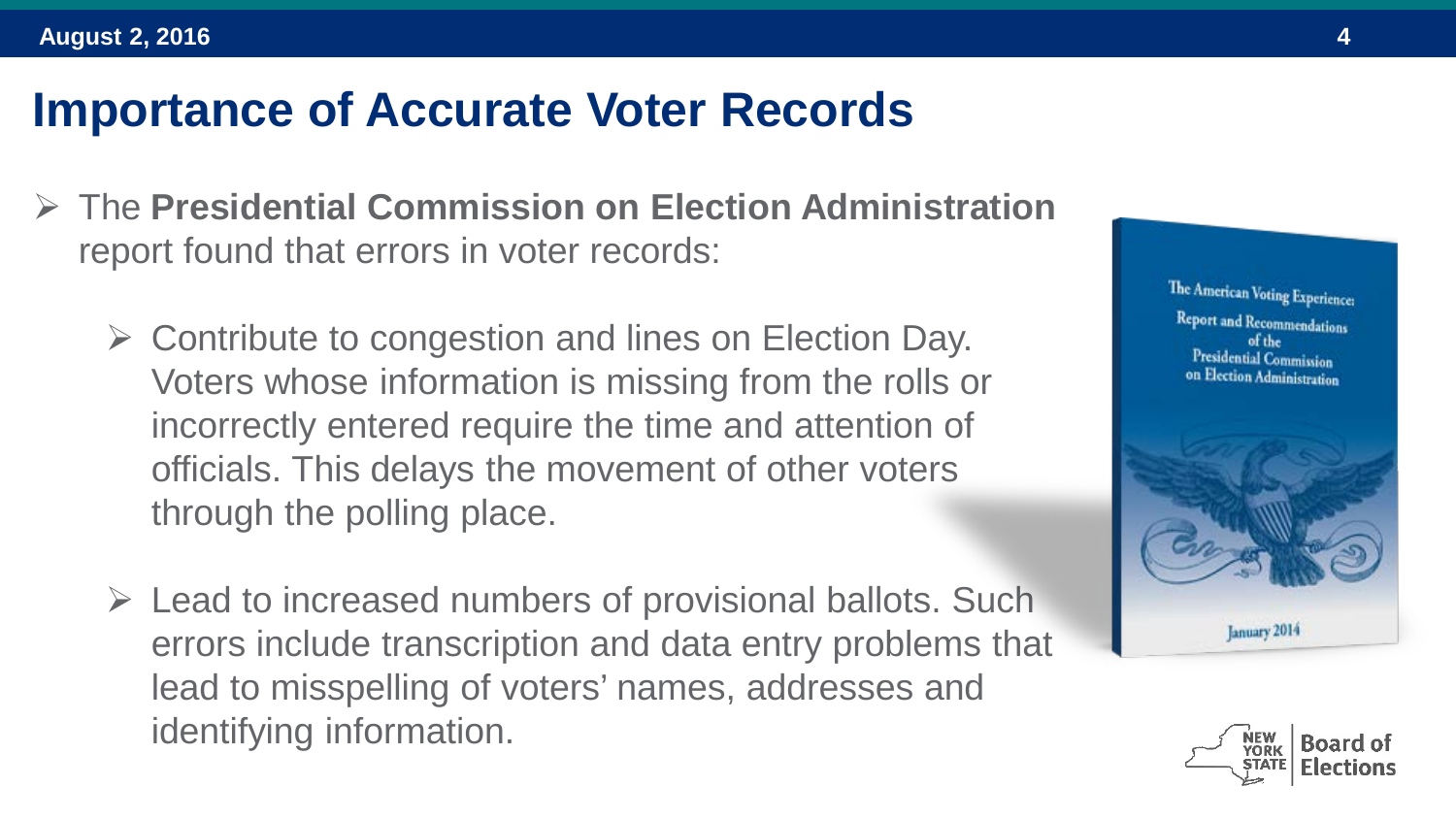**August 2, 2016 5**

### **Resources for List Maintenance**

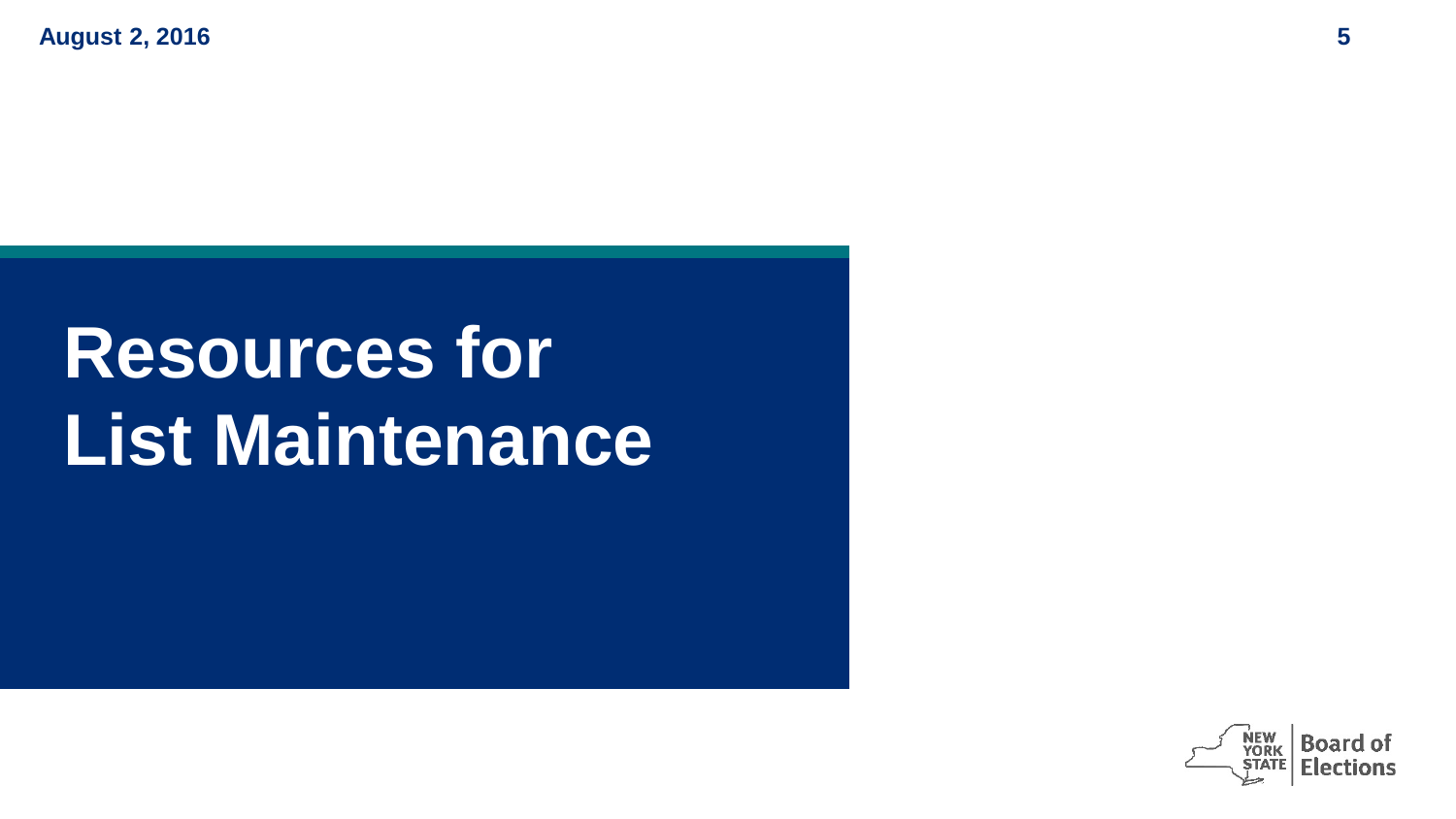- Proper list maintenance is a year-round activity that takes many forms. The State Board is committed to providing County Boards with useful information and tools to aid them in this important task.
- The "Guide to Operating a County Board of Elections" is a great place to start to familiarize yourself with, amongst other things, list maintenance activities and sample notices.

**GUIDE TO OPERATING A COUNTY BOARD** OF ELECTIONS

> New York State Board of Elections **Updated June 2014**

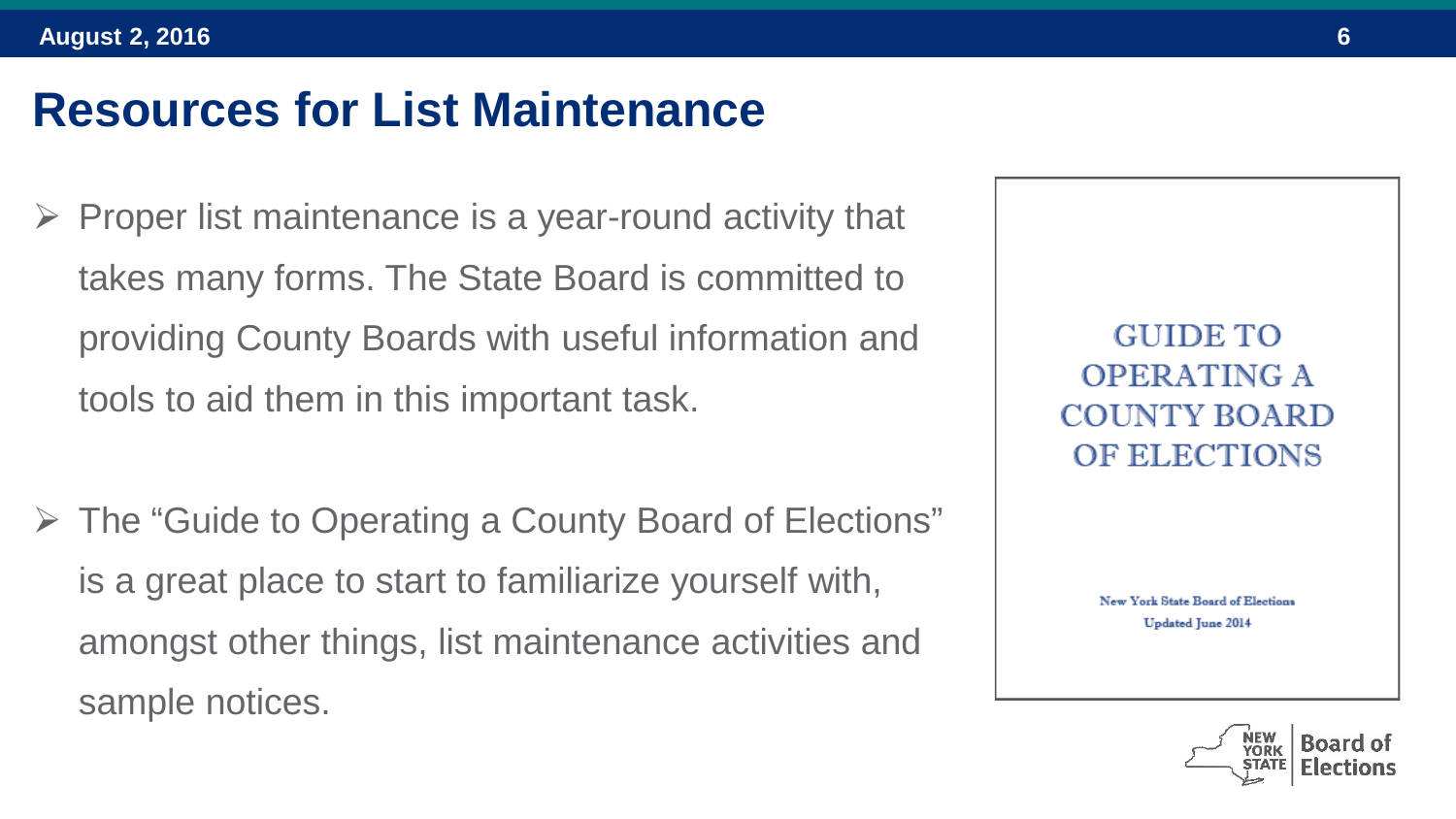- $\triangleright$  Also contained in the Guide is the List Maintenance Flow Chart which provides a helpful visual reference for determining both the necessary steps and notifications for each type of list maintenance activity.
- The Guide is available on the State Board's County Information Portal. If you or any of your board's staff need assistance in accessing the portal, please contact the State Board.



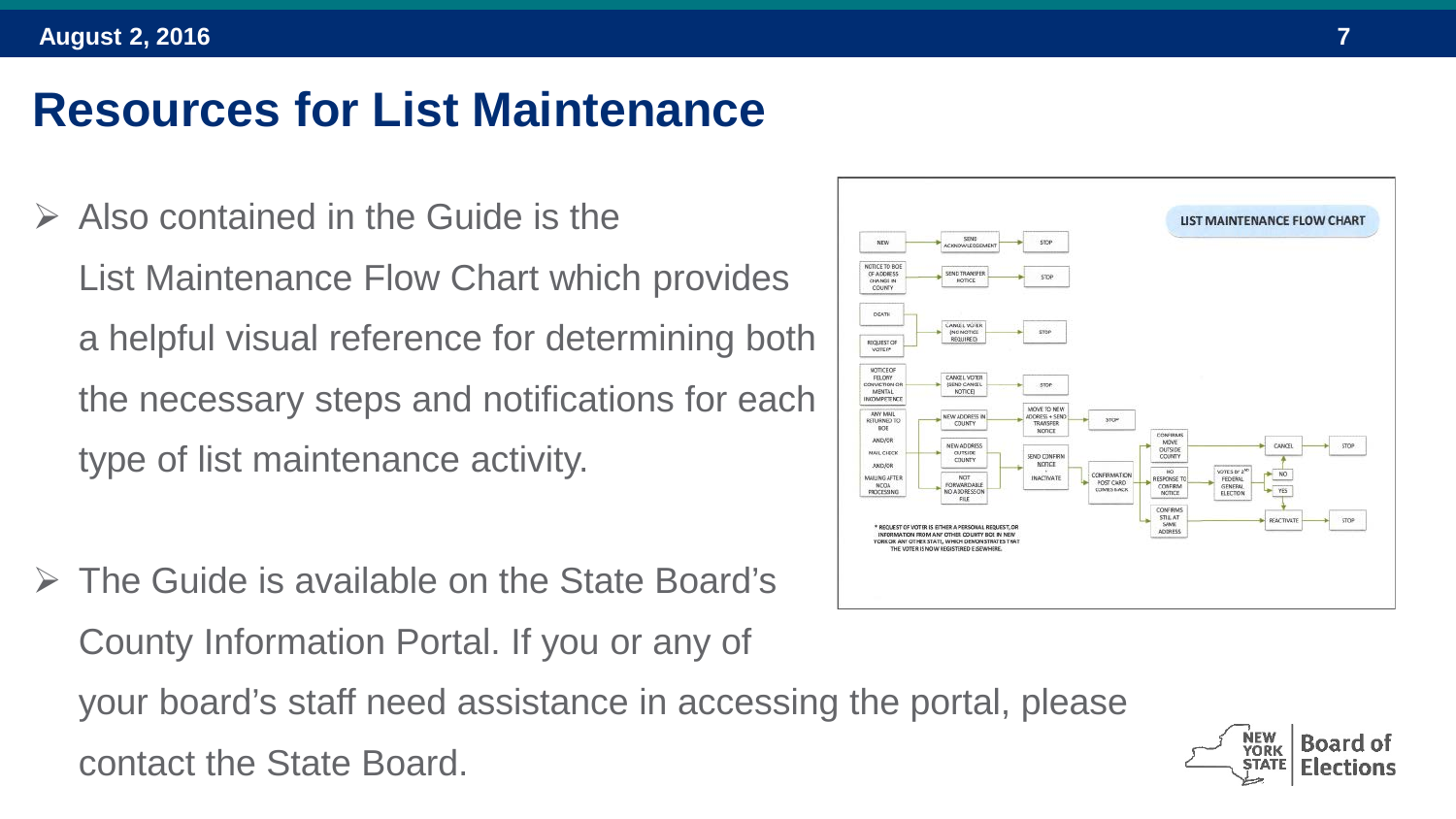- Each county has access to the statewide NYSVoter system, which helps facilitate:
	- $\triangleright$  Duplicate Management
	- $\triangleright$  Felon Management
	- $\triangleright$  Death Management
	- $\triangleright$  Miscellaneous data validation reports
- $\triangleright$  The NYSVoter manual, which provides more detailed information on how to make the most of the various tools available to County Boards through the NYSVoter system can be found under the "Help" section of NYSVoter.



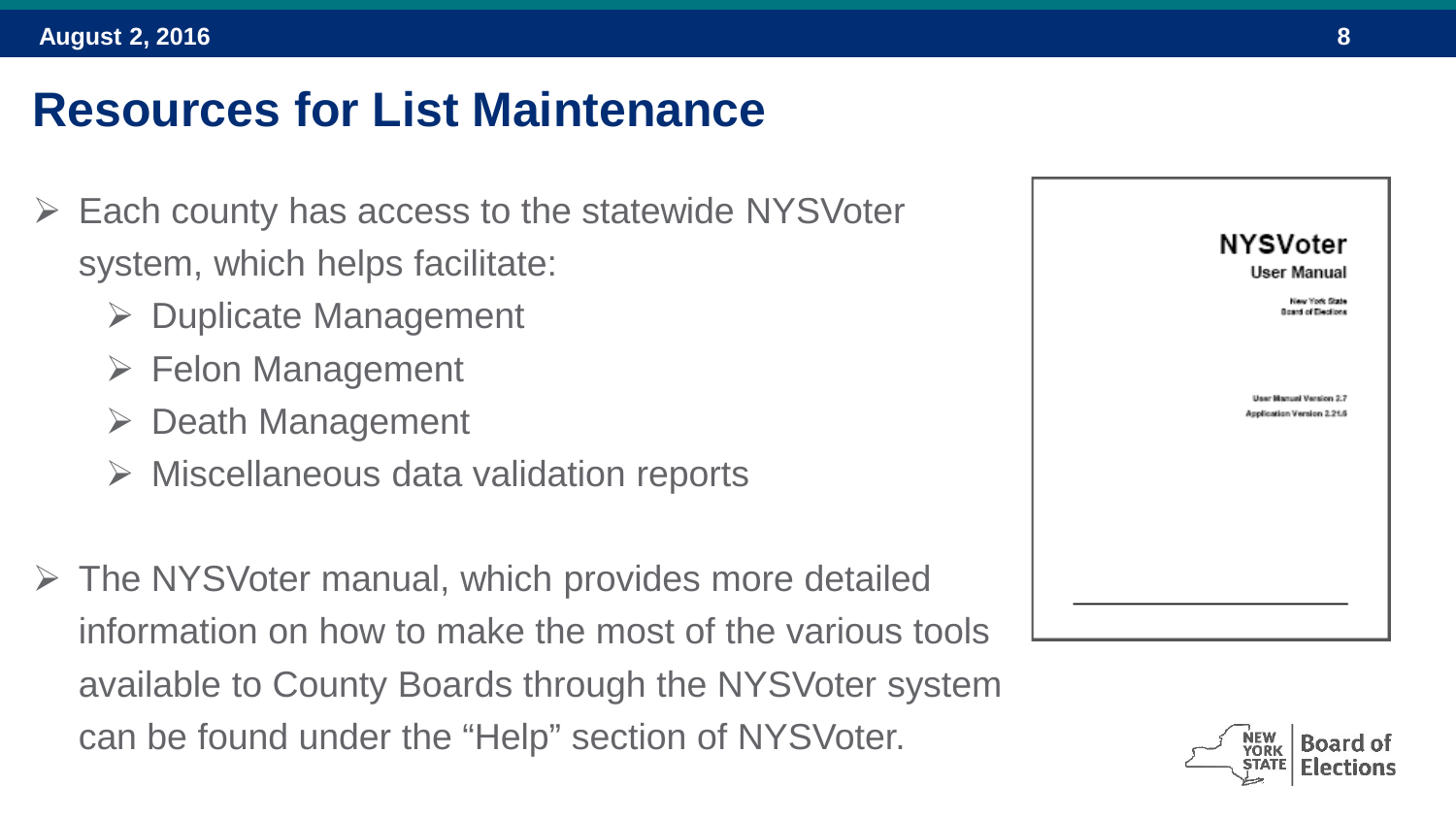- **► NYSVoter Audit Visits** 
	- ▶ Pat Campion and Greg Fiozzo of the State Board visit each County Board at least once every two years to review list maintenance procedures with appropriate staff and to ensure that they are fully trained in using NYSVoter and are performing the required list maintenance activities on a continual basis.
	- $\triangleright$  If you have new staff or require additional training in using NYSVoter or in understanding proper list maintenance procedures, please contact the State Board.